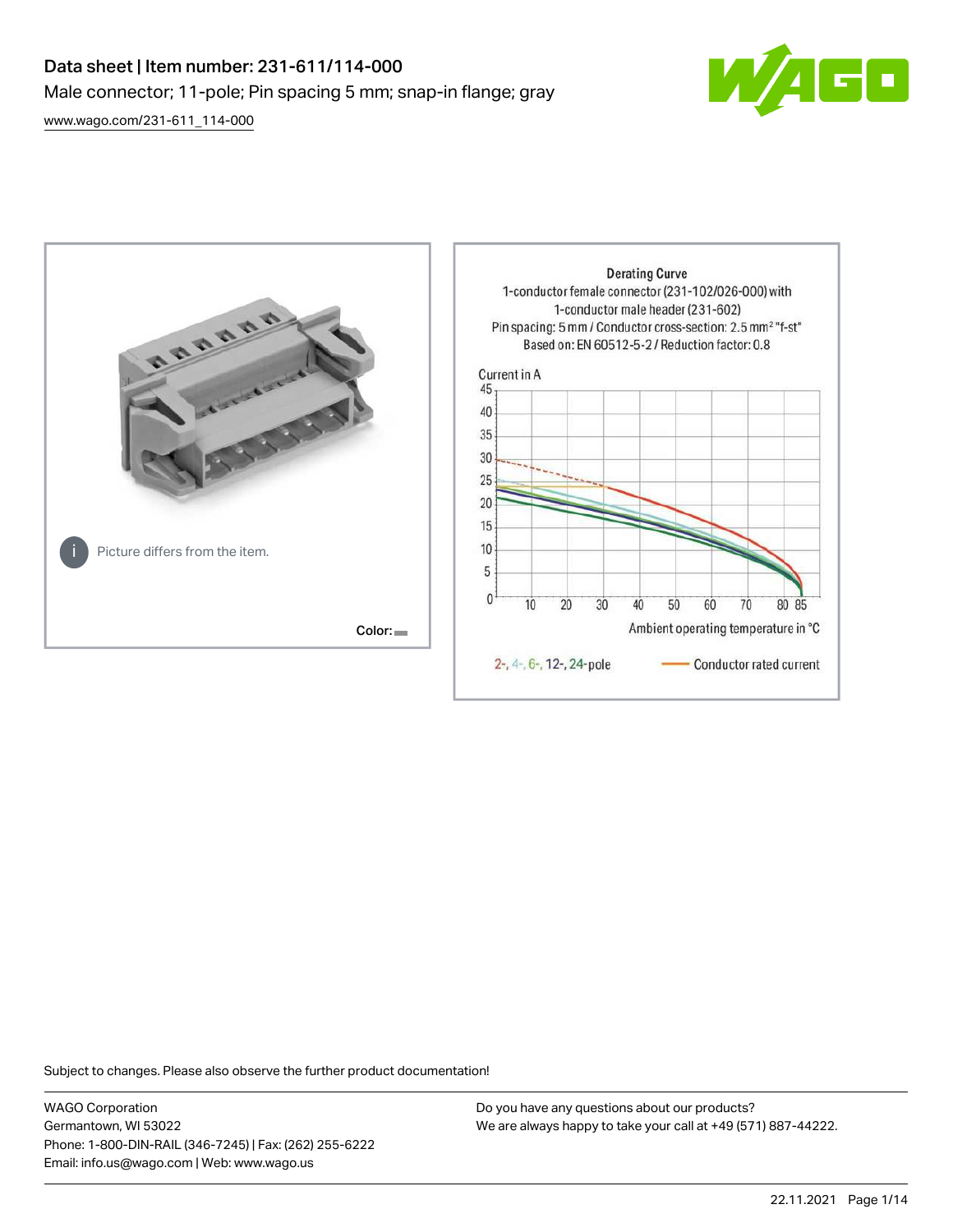



# Item description

- $\blacksquare$ Universal connection for all conductor types
- $\blacksquare$ Easy cable pre-assembly and on-unit wiring via vertical and horizontal CAGE CLAMP® actuation
- $\blacksquare$ For wire-to-wire and board-to-wire connections
- $\blacksquare$ Versions available with snap-in mounting feet or flanges for panel or through-panel mounting
- П With coding fingers

# Data Notes

Safety information 1 The MCS – MULTI CONNECTION SYSTEM includes connectors without breaking capacity in accordance with DIN EN 61984. When

Subject to changes. Please also observe the further product documentation!  $\mathbf{u}$ 

WAGO Corporation Germantown, WI 53022 Phone: 1-800-DIN-RAIL (346-7245) | Fax: (262) 255-6222 Email: info.us@wago.com | Web: www.wago.us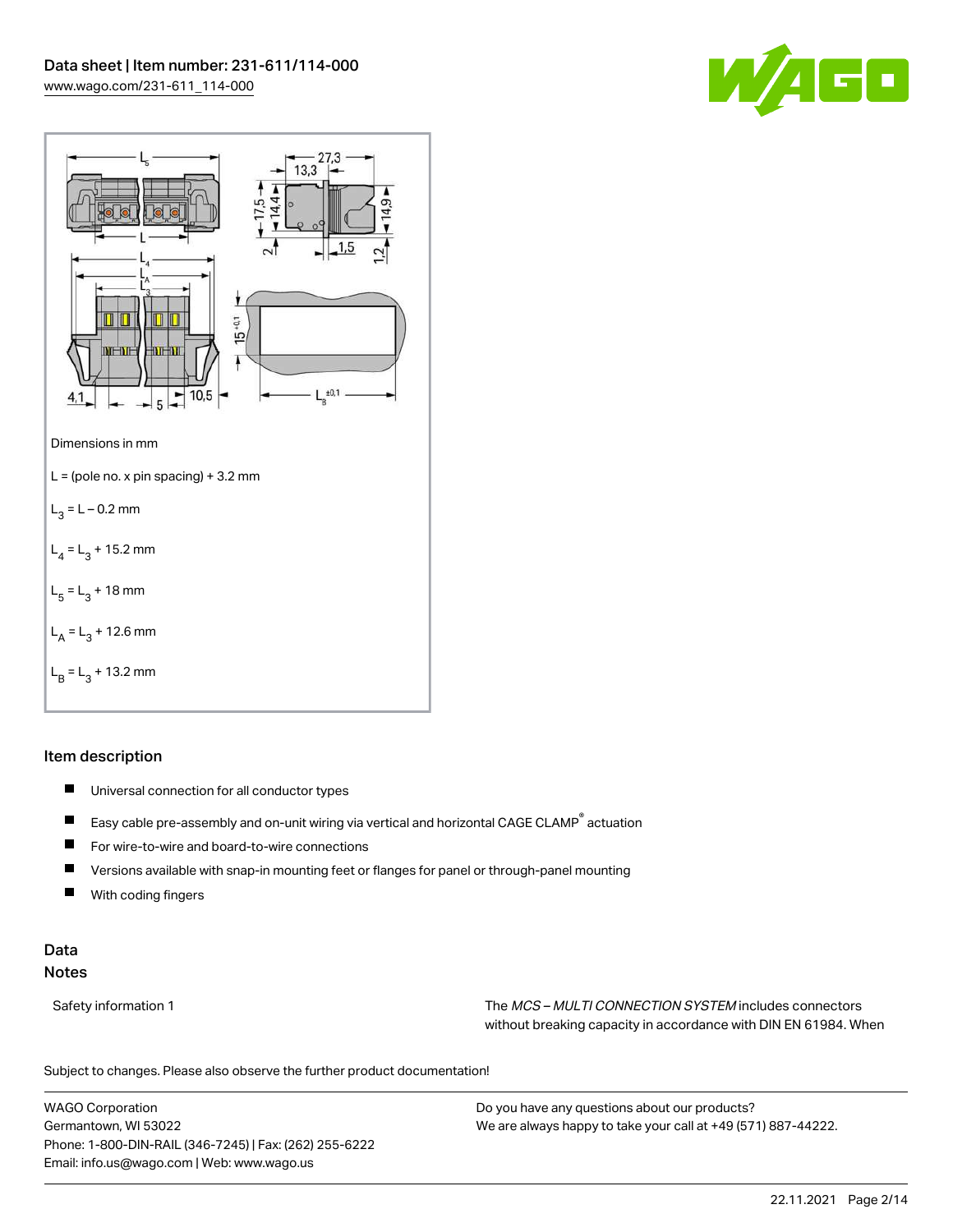

| unmated.                                                         |
|------------------------------------------------------------------|
| ensure header pins, which can be touched, are not live when      |
| /disconnected when live or under load. The circuit design should |
| used as intended, these connectors must not be connected         |

| Variants: | Other pole numbers                                               |
|-----------|------------------------------------------------------------------|
|           | Gold-plated or partially gold-plated contact surfaces            |
|           | Other versions (or variants) can be requested from WAGO Sales or |
|           | configured at https://configurator.wago.com/                     |

## Electrical data

# IEC Approvals

| Ratings per                 | IEC/EN 60664-1                                                       |
|-----------------------------|----------------------------------------------------------------------|
| Rated voltage (III / 3)     | 320 V                                                                |
| Rated surge voltage (III/3) | 4 <sub>kV</sub>                                                      |
| Rated voltage (III/2)       | 320 V                                                                |
| Rated surge voltage (III/2) | 4 <sub>kV</sub>                                                      |
| Nominal voltage (II/2)      | 630 V                                                                |
| Rated surge voltage (II/2)  | 4 <sub>k</sub> V                                                     |
| Rated current               | 12A                                                                  |
| Legend (ratings)            | (III / 2) $\triangleq$ Overvoltage category III / Pollution degree 2 |

## UL Approvals

| Approvals per                  | UL 1059 |
|--------------------------------|---------|
| Rated voltage UL (Use Group B) | 300 V   |
| Rated current UL (Use Group B) | 15 A    |
| Rated voltage UL (Use Group D) | 300 V   |
| Rated current UL (Use Group D) | 10 A    |

## Ratings per UL

| Rated voltage UL 1977 | 600 V |
|-----------------------|-------|
| Rated current UL 1977 |       |

## CSA Approvals

| Approvals per                   | <b>CSA</b> |
|---------------------------------|------------|
| Rated voltage CSA (Use Group B) | 300 V      |
| Rated current CSA (Use Group B) | 15 A       |
| Rated voltage CSA (Use Group D) | 300 V      |

Subject to changes. Please also observe the further product documentation!

| <b>WAGO Corporation</b>                                | Do you have any questions about our products?                 |
|--------------------------------------------------------|---------------------------------------------------------------|
| Germantown, WI 53022                                   | We are always happy to take your call at +49 (571) 887-44222. |
| Phone: 1-800-DIN-RAIL (346-7245)   Fax: (262) 255-6222 |                                                               |
| Email: info.us@wago.com   Web: www.wago.us             |                                                               |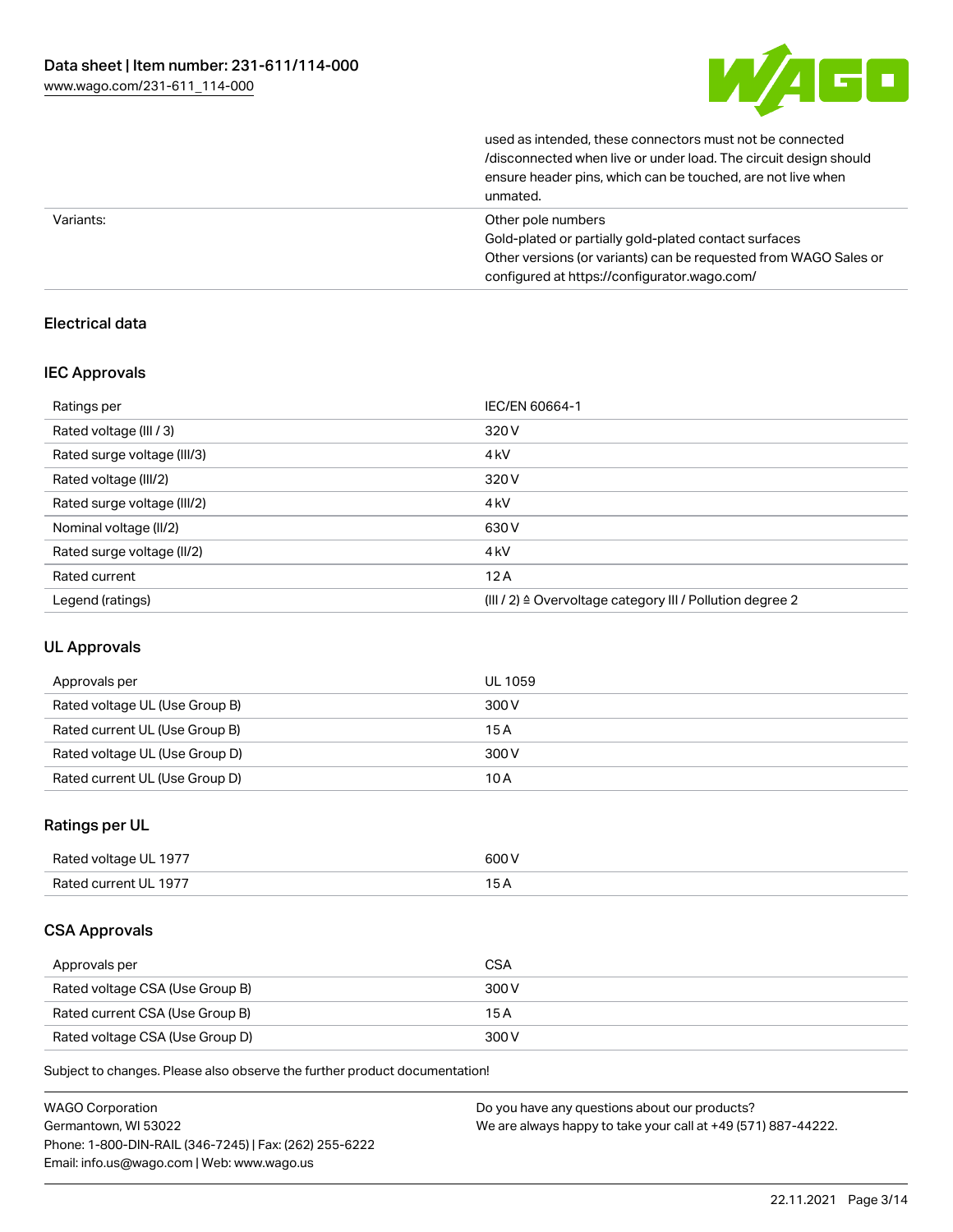W/4GC

# Connection data

| Total number of connection points |  |
|-----------------------------------|--|
| Total number of potentials        |  |
| Number of connection types        |  |
| Number of levels                  |  |

### Connection 1

| Connection technology                             | CAGE CLAMP®                             |
|---------------------------------------------------|-----------------------------------------|
| Actuation type                                    | Operating tool                          |
| Solid conductor                                   | $0.082.5$ mm <sup>2</sup> / 28  12 AWG  |
| Fine-stranded conductor                           | $0.08$ 2.5 mm <sup>2</sup> / 28  12 AWG |
| Fine-stranded conductor; with insulated ferrule   | $0.251.5$ mm <sup>2</sup>               |
| Fine-stranded conductor; with uninsulated ferrule | $0.252.5$ mm <sup>2</sup>               |
| Strip length                                      | $89$ mm / 0.31  0.35 inch               |
| Number of poles                                   | 11                                      |
| Conductor entry direction to mating direction     | 0°                                      |

## Physical data

| Pin spacing | 5 mm / 0.197 inch    |
|-------------|----------------------|
| Width       | 76 mm / 2.992 inch   |
| Height      | 17.5 mm / 0.689 inch |
| Depth       | 27.5 mm / 1.083 inch |

#### Mechanical data

| Housing sheet thickness | $0.5$ 2.5 mm / 0.02  0.098 inch |
|-------------------------|---------------------------------|
| Mounting type           | Snap-in                         |
| Mounting type           | Feed-through mounting           |

#### Plug-in connection

| Contact type (pluggable connector) | Male connector/plug |
|------------------------------------|---------------------|
| Connector (connection type)        | for conductor       |
| Mismating protection               | No                  |
| Locking of plug-in connection      | Without             |

Subject to changes. Please also observe the further product documentation! Material data

| <b>WAGO Corporation</b>                                | Do you have any questions about our products?                 |
|--------------------------------------------------------|---------------------------------------------------------------|
| Germantown, WI 53022                                   | We are always happy to take your call at +49 (571) 887-44222. |
| Phone: 1-800-DIN-RAIL (346-7245)   Fax: (262) 255-6222 |                                                               |
| Email: info.us@wago.com   Web: www.wago.us             |                                                               |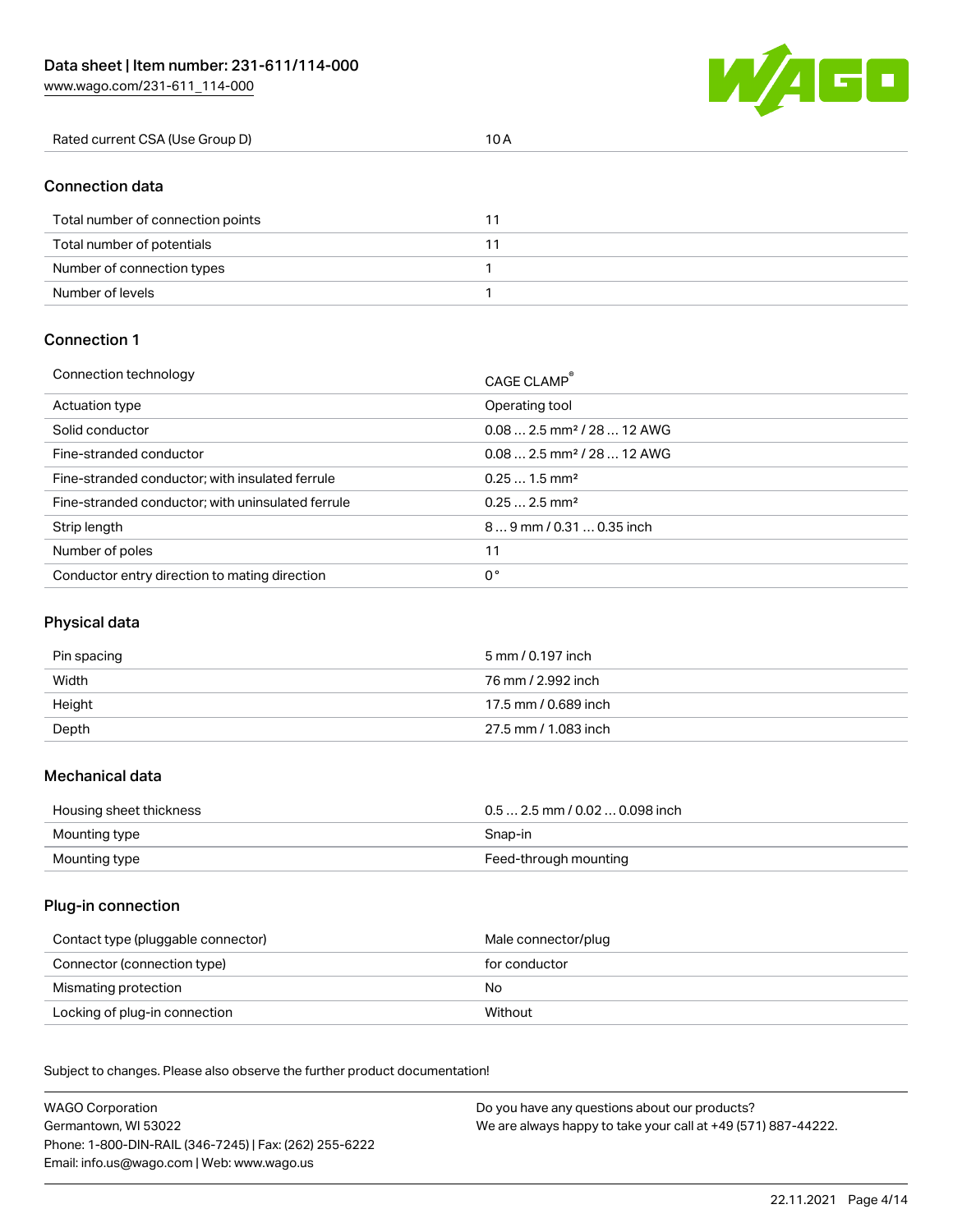

# Material data

| Color                       | gray                                   |
|-----------------------------|----------------------------------------|
| Material group              |                                        |
| Insulation material         | Polyamide (PA66)                       |
| Flammability class per UL94 | V <sub>0</sub>                         |
| Clamping spring material    | Chrome nickel spring steel (CrNi)      |
| Contact material            | Electrolytic copper (E <sub>Cu</sub> ) |
| Contact plating             | tin-plated                             |
| Fire load                   | 0.351 MJ                               |
| Weight                      | 18.6g                                  |
|                             |                                        |

#### Environmental requirements

| Limit temperature range | . +100 °C<br>$-60$ |
|-------------------------|--------------------|
|-------------------------|--------------------|

# Commercial data

| Product Group         | 3 (Multi Conn. System) |
|-----------------------|------------------------|
| PU (SPU)              | 25 Stück               |
| Packaging type        | box                    |
| Country of origin     | DE                     |
| <b>GTIN</b>           | 4050821216094          |
| Customs tariff number | 8536694040             |

## Approvals / Certificates

## Country specific Approvals

| Logo | Approval                               | <b>Additional Approval Text</b> | Certificate<br>name |
|------|----------------------------------------|---------------------------------|---------------------|
|      | CВ<br><b>DEKRA Certification B.V.</b>  | IEC 61984                       | NL-39756            |
|      | <b>CSA</b><br>DEKRA Certification B.V. | C <sub>22.2</sub>               | 1466354             |

#### Ship Approvals

|      |                             |                                 | Certificate |
|------|-----------------------------|---------------------------------|-------------|
| Logo | Approval                    | <b>Additional Approval Text</b> | name        |
|      | <b>ABS</b>                  | -                               | $19-$       |
|      | American Bureau of Shipping |                                 | HG1869876-  |

Subject to changes. Please also observe the further product documentation!

| <b>WAGO Corporation</b>                                | Do you have any questions about our products?                 |
|--------------------------------------------------------|---------------------------------------------------------------|
| Germantown, WI 53022                                   | We are always happy to take your call at +49 (571) 887-44222. |
| Phone: 1-800-DIN-RAIL (346-7245)   Fax: (262) 255-6222 |                                                               |
| Email: info.us@wago.com   Web: www.wago.us             |                                                               |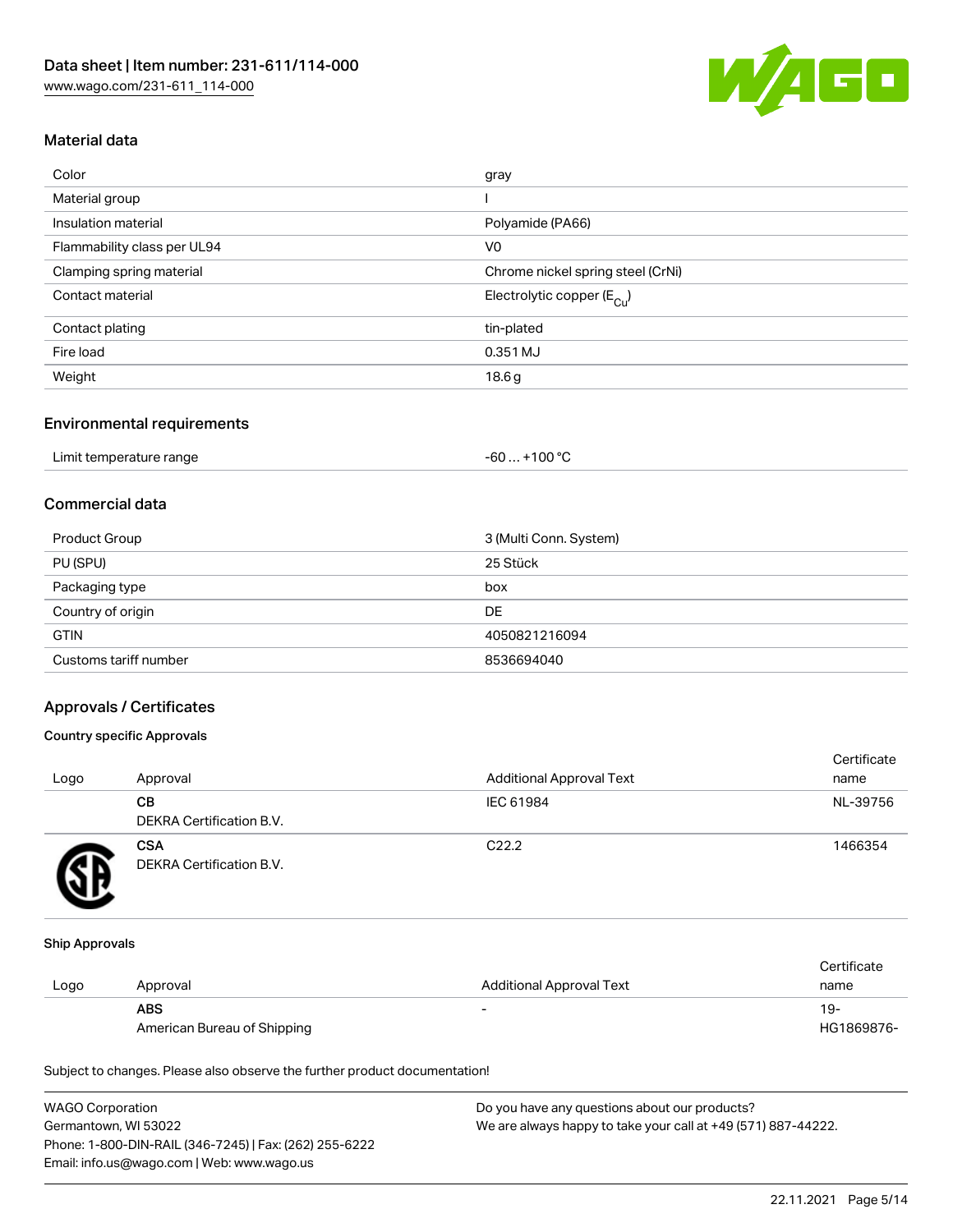

| ABS                 |                                        |                                 | <b>PDA</b>  |
|---------------------|----------------------------------------|---------------------------------|-------------|
|                     | BV                                     | <b>IEC 60998</b>                | 11915/D0    |
|                     | Bureau Veritas S.A.                    |                                 | <b>BV</b>   |
| <b>BUREAU</b>       |                                        |                                 |             |
|                     | <b>DNV GL</b>                          | $\overline{\phantom{0}}$        | TAE000016Z  |
|                     | Det Norske Veritas, Germanischer Lloyd |                                 |             |
| <b>UL-Approvals</b> |                                        |                                 |             |
|                     |                                        |                                 | Certificate |
| Logo                | Approval                               | <b>Additional Approval Text</b> | name        |

| Logo                          | Approval                       | <b>Additional Approval Text</b> | name   |
|-------------------------------|--------------------------------|---------------------------------|--------|
|                               | UR                             | <b>UL 1977</b>                  | E45171 |
| J<br>$\overline{\phantom{a}}$ | Underwriters Laboratories Inc. |                                 |        |

# Counterpart



Item no.231-111/026-000 Female plug; 11-pole; 12 AWG max; pin spacing 5 mm; 1 conductor per pole; gray [www.wago.com/231-111/026-000](https://www.wago.com/231-111/026-000)

#### Optio

| <b>Optional accessories</b>                                                                                                                                                                     |                                  |
|-------------------------------------------------------------------------------------------------------------------------------------------------------------------------------------------------|----------------------------------|
| Marking accessories                                                                                                                                                                             |                                  |
| Marking strip                                                                                                                                                                                   |                                  |
| Item no.: 210-331/500-103<br>Marking strips; as a DIN A4 sheet; MARKED; 1-12 (300x); Height of marker strip: 2.3 mm/0.091 in; Strip<br>length 182 mm; Horizontal marking; Self-adhesive; white  | www.wago.com/210-331<br>/500-103 |
| Item no.: 210-331/500-104<br>Marking strips; as a DIN A4 sheet; MARKED; 13-24 (300x); Height of marker strip: 2.3 mm/0.091 in; Strip<br>length 182 mm; Horizontal marking; Self-adhesive; white | www.wago.com/210-331<br>/500-104 |
| Item no.: 210-332/500-202<br>Marking strips; as a DIN A4 sheet; MARKED; 1-16 (160x); Height of marker strip: 3 mm; Strip length 182<br>mm; Horizontal marking; Self-adhesive; white             | www.wago.com/210-332<br>/500-202 |
| Item no.: 210-332/500-206<br>Marking strips; as a DIN A4 sheet; MARKED; 33-48 (160x); Height of marker strip: 3 mm; Strip length<br>182 mm; Horizontal marking; Self-adhesive; white            | www.wago.com/210-332<br>/500-206 |
| Item no.: 210-332/500-205                                                                                                                                                                       |                                  |

Subject to changes. Please also observe the further product documentation!

WAGO Corporation Germantown, WI 53022 Phone: 1-800-DIN-RAIL (346-7245) | Fax: (262) 255-6222 Email: info.us@wago.com | Web: www.wago.us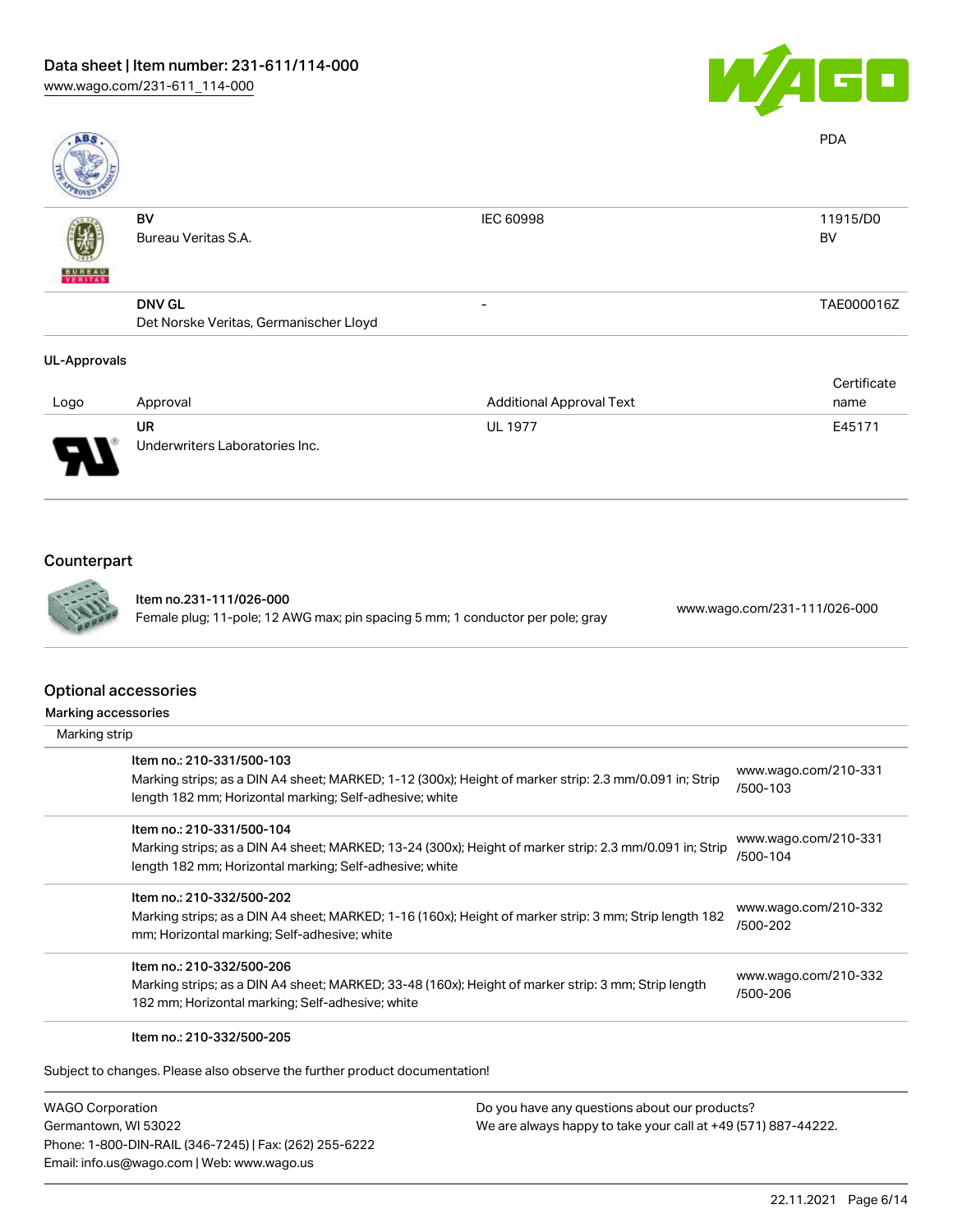Item no.: 210-332/500-204



Marking strips; as a DIN A4 sheet; MARKED; 1-32 (80x); Height of marker strip: 3 mm; Strip length 182 mm; Horizontal marking; Self-adhesive; white

[www.wago.com/210-332](http://www.wago.com/210-332/500-205) [/500-205](http://www.wago.com/210-332/500-205)

Marking strips; as a DIN A4 sheet; MARKED; 17-32 (160x); Height of marker strip: 3 mm; Strip length

[www.wago.com/210-332](http://www.wago.com/210-332/500-204) [/500-204](http://www.wago.com/210-332/500-204)

|                         | 182 mm; Horizontal marking; Self-adhesive; white                                                                        |                                               | 7000-204             |
|-------------------------|-------------------------------------------------------------------------------------------------------------------------|-----------------------------------------------|----------------------|
| Coding                  |                                                                                                                         |                                               |                      |
| Coding                  |                                                                                                                         |                                               |                      |
|                         | Item no.: 231-129                                                                                                       |                                               |                      |
|                         | Coding key; snap-on type; light gray                                                                                    |                                               | www.wago.com/231-129 |
| Ferrules                |                                                                                                                         |                                               |                      |
| Ferrule                 |                                                                                                                         |                                               |                      |
|                         | Item no.: 216-101                                                                                                       |                                               |                      |
|                         | Ferrule; Sleeve for 0.5 mm <sup>2</sup> / AWG 22; uninsulated; electro-tin plated; silver-colored                       |                                               | www.wago.com/216-101 |
| Ť.                      | Item no.: 216-104                                                                                                       |                                               |                      |
|                         | Ferrule; Sleeve for 1.5 mm <sup>2</sup> / AWG 16; uninsulated; electro-tin plated; silver-colored                       |                                               | www.wago.com/216-104 |
| Ī                       | Item no.: 216-106                                                                                                       |                                               |                      |
|                         | Ferrule; Sleeve for 2.5 mm <sup>2</sup> / AWG 14; uninsulated; electro-tin plated; silver-colored                       |                                               | www.wago.com/216-106 |
| ł.                      | Item no.: 216-102                                                                                                       |                                               |                      |
|                         | Ferrule; Sleeve for 0.75 mm <sup>2</sup> / AWG 20; uninsulated; electro-tin plated; silver-colored                      |                                               | www.wago.com/216-102 |
| Ĭ.                      | Item no.: 216-103                                                                                                       |                                               |                      |
|                         | Ferrule; Sleeve for 1 mm <sup>2</sup> / AWG 18; uninsulated; electro-tin plated                                         |                                               | www.wago.com/216-103 |
| $\mathbf{i}$            | Item no.: 216-123                                                                                                       |                                               |                      |
|                         | Ferrule; Sleeve for 1 mm <sup>2</sup> / AWG 18; uninsulated; electro-tin plated; silver-colored                         |                                               | www.wago.com/216-123 |
|                         | Item no.: 216-122                                                                                                       |                                               |                      |
|                         | Ferrule; Sleeve for 0.75 mm <sup>2</sup> / AWG 20; uninsulated; electro-tin plated; silver-colored                      |                                               | www.wago.com/216-122 |
| Ĭ.                      | Item no.: 216-124                                                                                                       |                                               |                      |
|                         | Ferrule; Sleeve for 1.5 mm <sup>2</sup> / AWG 16; uninsulated; electro-tin plated                                       |                                               | www.wago.com/216-124 |
|                         | Item no.: 216-142                                                                                                       |                                               |                      |
|                         | Ferrule; Sleeve for 0.75 mm <sup>2</sup> / 18 AWG; uninsulated; electro-tin plated; electrolytic copper; gastight       |                                               | www.wago.com/216-142 |
|                         | crimped; acc. to DIN 46228, Part 1/08.92                                                                                |                                               |                      |
|                         | Item no.: 216-132                                                                                                       |                                               | www.wago.com/216-132 |
|                         | Ferrule; Sleeve for 0.34 mm <sup>2</sup> / AWG 24; uninsulated; electro-tin plated                                      |                                               |                      |
|                         | Item no.: 216-121                                                                                                       |                                               | www.wago.com/216-121 |
|                         | Ferrule; Sleeve for 0.5 mm <sup>2</sup> / AWG 22; uninsulated; electro-tin plated; silver-colored                       |                                               |                      |
|                         | Item no.: 216-143                                                                                                       |                                               |                      |
|                         | Ferrule; Sleeve for 1 mm <sup>2</sup> / AWG 18; uninsulated; electro-tin plated; electrolytic copper; gastight          |                                               | www.wago.com/216-143 |
|                         | crimped; acc. to DIN 46228, Part 1/08.92                                                                                |                                               |                      |
|                         | Item no.: 216-131<br>Ferrule; Sleeve for 0.25 mm <sup>2</sup> / AWG 24; uninsulated; electro-tin plated; silver-colored |                                               | www.wago.com/216-131 |
|                         |                                                                                                                         |                                               |                      |
|                         | Subject to changes. Please also observe the further product documentation!                                              |                                               |                      |
| <b>WAGO Corporation</b> |                                                                                                                         | Do you have any questions about our products? |                      |
|                         |                                                                                                                         |                                               |                      |

Germantown, WI 53022 Phone: 1-800-DIN-RAIL (346-7245) | Fax: (262) 255-6222 Email: info.us@wago.com | Web: www.wago.us

We are always happy to take your call at +49 (571) 887-44222.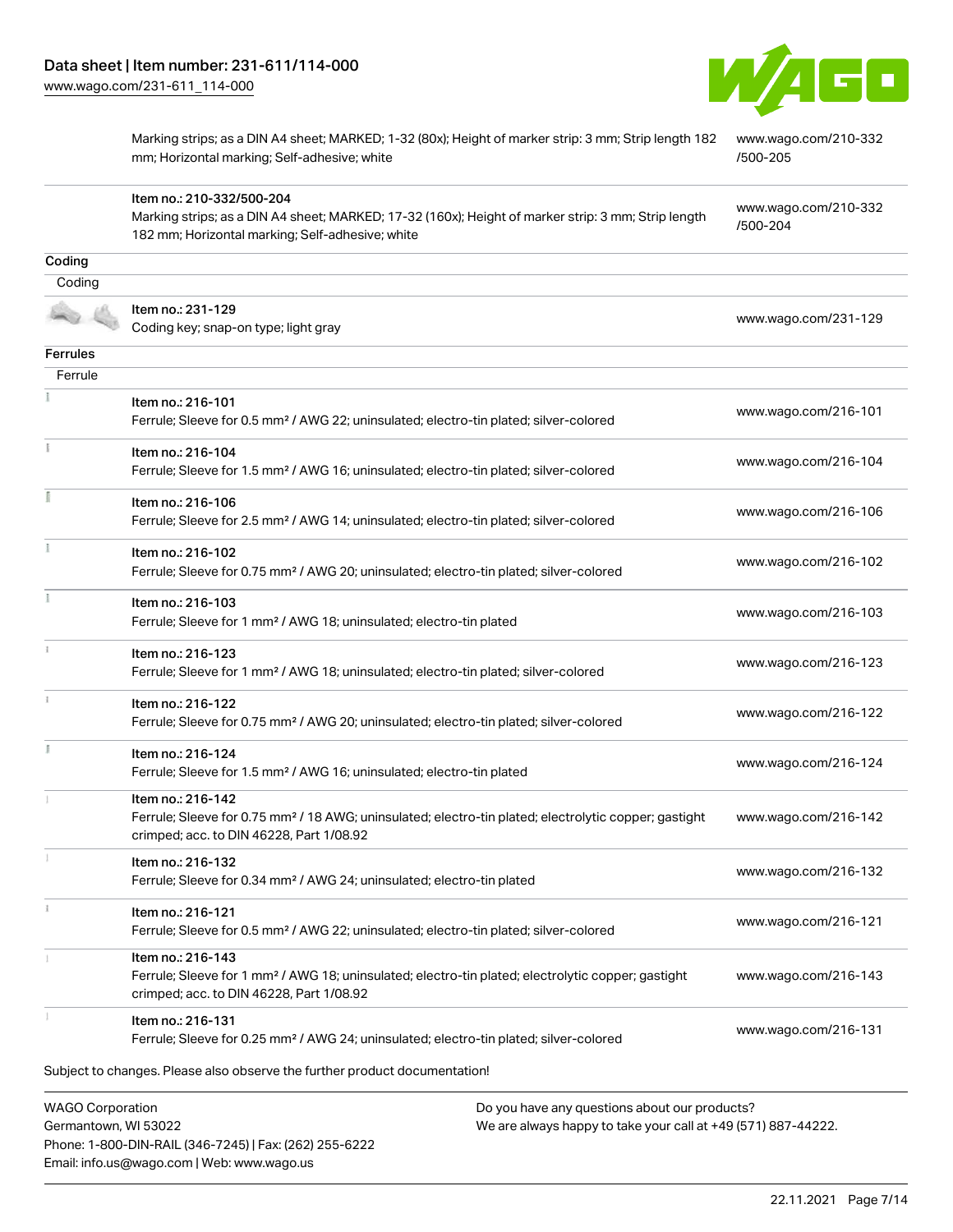# Data sheet | Item number: 231-611/114-000

[www.wago.com/231-611\\_114-000](http://www.wago.com/231-611_114-000)



|    | Item no.: 216-141<br>Ferrule; Sleeve for 0.5 mm <sup>2</sup> / 20 AWG; uninsulated; electro-tin plated; electrolytic copper; gastight<br>crimped; acc. to DIN 46228, Part 1/08.92                       | www.wago.com/216-141 |
|----|---------------------------------------------------------------------------------------------------------------------------------------------------------------------------------------------------------|----------------------|
|    | Item no.: 216-152<br>Ferrule; Sleeve for 0.34 mm <sup>2</sup> / AWG 24; uninsulated; electro-tin plated                                                                                                 | www.wago.com/216-152 |
|    | Item no.: 216-203<br>Ferrule; Sleeve for 1 mm <sup>2</sup> / AWG 18; insulated; electro-tin plated; red                                                                                                 | www.wago.com/216-203 |
|    | Item no.: 216-202<br>Ferrule; Sleeve for 0.75 mm <sup>2</sup> / 18 AWG; insulated; electro-tin plated; gray                                                                                             | www.wago.com/216-202 |
| T. | Item no.: 216-151<br>Ferrule; Sleeve for 0.25 mm <sup>2</sup> / AWG 24; uninsulated; electro-tin plated                                                                                                 | www.wago.com/216-151 |
|    | Item no.: 216-204<br>Ferrule; Sleeve for 1.5 mm <sup>2</sup> / AWG 16; insulated; electro-tin plated; black                                                                                             | www.wago.com/216-204 |
|    | Item no.: 216-144<br>Ferrule; Sleeve for 1.5 mm <sup>2</sup> / AWG 16; uninsulated; electro-tin plated; electrolytic copper; gastight<br>crimped; acc. to DIN 46228, Part 1/08.92; silver-colored       | www.wago.com/216-144 |
|    | Item no.: 216-201<br>Ferrule; Sleeve for 0.5 mm <sup>2</sup> / 20 AWG; insulated; electro-tin plated; white                                                                                             | www.wago.com/216-201 |
|    | Item no.: 216-223<br>Ferrule; Sleeve for 1 mm <sup>2</sup> / AWG 18; insulated; electro-tin plated; red                                                                                                 | www.wago.com/216-223 |
|    | Item no.: 216-241<br>Ferrule; Sleeve for 0.5 mm <sup>2</sup> / 20 AWG; insulated; electro-tin plated; electrolytic copper; gastight<br>crimped; acc. to DIN 46228, Part 4/09.90; white                  | www.wago.com/216-241 |
|    | Item no.: 216-242<br>Ferrule; Sleeve for 0.75 mm <sup>2</sup> / 18 AWG; insulated; electro-tin plated; electrolytic copper; gastight<br>crimped; acc. to DIN 46228, Part 4/09.90; gray                  | www.wago.com/216-242 |
|    | Item no.: 216-222<br>Ferrule; Sleeve for 0.75 mm <sup>2</sup> / 18 AWG; insulated; electro-tin plated; gray                                                                                             | www.wago.com/216-222 |
|    | Item no.: 216-221<br>Ferrule; Sleeve for 0.5 mm <sup>2</sup> / 20 AWG; insulated; electro-tin plated; white                                                                                             | www.wago.com/216-221 |
|    | Item no: 216-224<br>Ferrule; Sleeve for 1.5 mm <sup>2</sup> / AWG 16; insulated; electro-tin plated; black                                                                                              | www.wago.com/216-224 |
| ٠  | Item no.: 216-243<br>Ferrule; Sleeve for 1 mm <sup>2</sup> / AWG 18; insulated; electro-tin plated; electrolytic copper; gastight crimped; www.wago.com/216-243<br>acc. to DIN 46228, Part 4/09.90; red |                      |
| 1  | Item no.: 216-244<br>Ferrule; Sleeve for 1.5 mm <sup>2</sup> / AWG 16; insulated; electro-tin plated; electrolytic copper; gastight<br>crimped; acc. to DIN 46228, Part 4/09.90; black                  | www.wago.com/216-244 |
|    | Item no.: 216-263<br>Ferrule; Sleeve for 1 mm <sup>2</sup> / AWG 18; insulated; electro-tin plated; electrolytic copper; gastight crimped; www.wago.com/216-263<br>acc. to DIN 46228, Part 4/09.90; red |                      |

WAGO Corporation Germantown, WI 53022 Phone: 1-800-DIN-RAIL (346-7245) | Fax: (262) 255-6222 Email: info.us@wago.com | Web: www.wago.us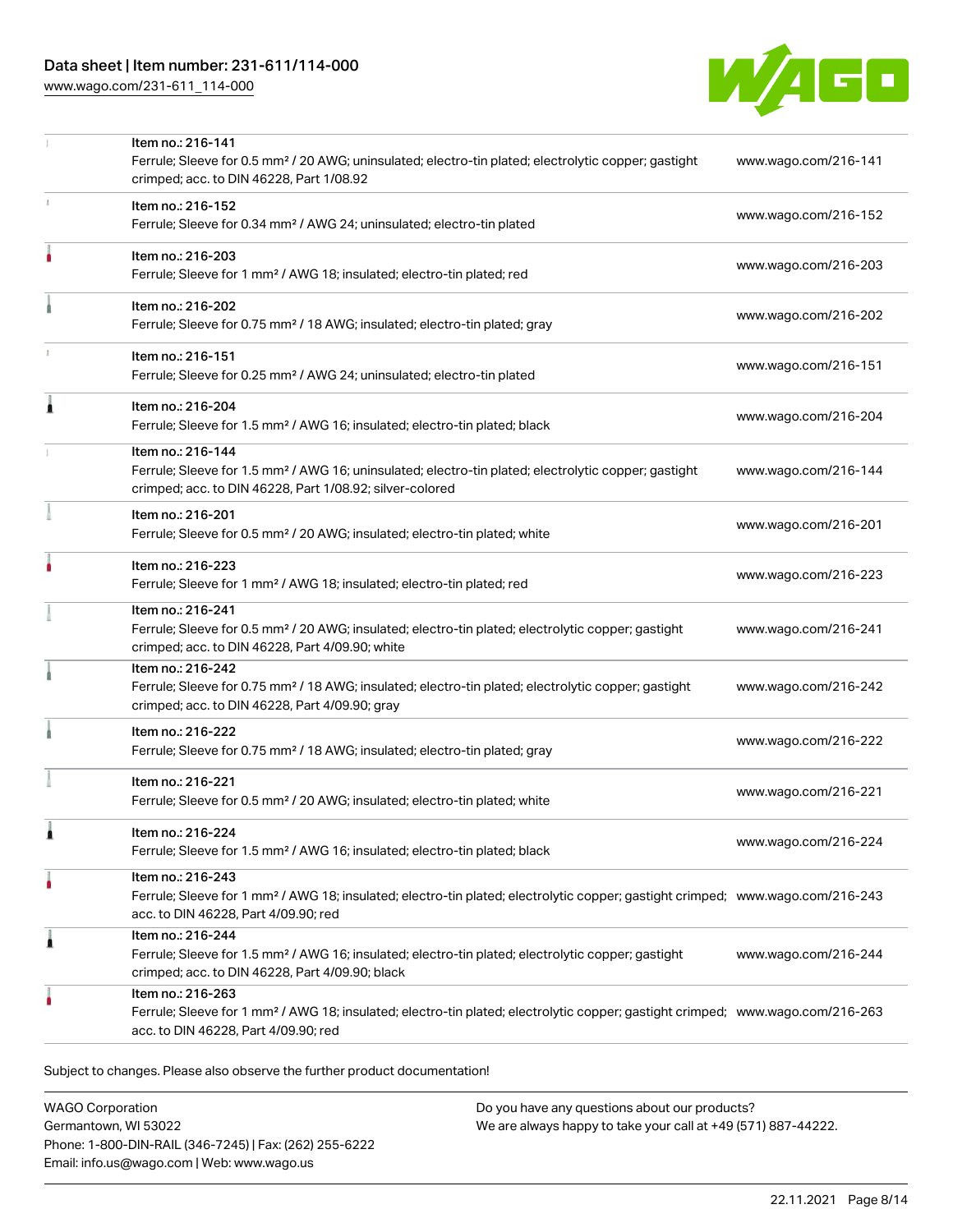# Data sheet | Item number: 231-611/114-000

[www.wago.com/231-611\\_114-000](http://www.wago.com/231-611_114-000)



|                   | Ferrule; Sleeve for 1.5 mm <sup>2</sup> / AWG 16; insulated; electro-tin plated; electrolytic copper; gastight<br>crimped; acc. to DIN 46228, Part 4/09.90; black                      | www.wago.com/216-264 |
|-------------------|----------------------------------------------------------------------------------------------------------------------------------------------------------------------------------------|----------------------|
| 1                 | Item no.: 216-284<br>Ferrule; Sleeve for 1.5 mm <sup>2</sup> / AWG 16; insulated; electro-tin plated; electrolytic copper; gastight<br>crimped; acc. to DIN 46228, Part 4/09.90; black | www.wago.com/216-284 |
|                   | Item no.: 216-262<br>Ferrule; Sleeve for 0.75 mm <sup>2</sup> / 18 AWG; insulated; electro-tin plated; electrolytic copper; gastight<br>crimped; acc. to DIN 46228, Part 4/09.90; gray | www.wago.com/216-262 |
|                   | Item no.: 216-301<br>Ferrule; Sleeve for 0.25 mm <sup>2</sup> / AWG 24; insulated; electro-tin plated; yellow                                                                          | www.wago.com/216-301 |
|                   | Item no.: 216-321<br>Ferrule; Sleeve for 0.25 mm <sup>2</sup> / AWG 24; insulated; electro-tin plated; yellow                                                                          | www.wago.com/216-321 |
|                   | Item no.: 216-322<br>Ferrule; Sleeve for 0.34 mm <sup>2</sup> / 22 AWG; insulated; electro-tin plated; green                                                                           | www.wago.com/216-322 |
|                   | Item no.: 216-302<br>Ferrule; Sleeve for 0.34 mm <sup>2</sup> / 22 AWG; insulated; electro-tin plated; light turquoise                                                                 | www.wago.com/216-302 |
| Cover             |                                                                                                                                                                                        |                      |
| Cover             |                                                                                                                                                                                        |                      |
|                   | Item no.: 231-668<br>Lockout caps; for covering unused clamping units; gray                                                                                                            | www.wago.com/231-668 |
| Insulations stops |                                                                                                                                                                                        |                      |
| Insulation stop   |                                                                                                                                                                                        |                      |
|                   | Item no.: 231-672<br>Insulation stop; 0.75 - 1 mm <sup>2</sup> ; dark gray                                                                                                             | www.wago.com/231-672 |
|                   | Item no.: 231-670<br>Insulation stop; 0.08-0.2 mm <sup>2</sup> / 0.2 mm <sup>2</sup> "s"; white                                                                                        | www.wago.com/231-670 |
| $10^{12}$<br>CERA | Item no.: 231-671<br>Insulation stop; 0.25 - 0.5 mm <sup>2</sup> ; light gray                                                                                                          | www.wago.com/231-671 |
| Jumpers           |                                                                                                                                                                                        |                      |
| Jumper            |                                                                                                                                                                                        |                      |
|                   | Item no.: 231-905<br>Jumper; for conductor entry; 5-way; insulated; gray                                                                                                               | www.wago.com/231-905 |
|                   | Item no.: 231-903<br>Jumper; for conductor entry; 3-way; insulated; gray                                                                                                               | www.wago.com/231-903 |

Subject to changes. Please also observe the further product documentation!

WAGO Corporation Germantown, WI 53022 Phone: 1-800-DIN-RAIL (346-7245) | Fax: (262) 255-6222 Email: info.us@wago.com | Web: www.wago.us Do you have any questions about our products? We are always happy to take your call at +49 (571) 887-44222.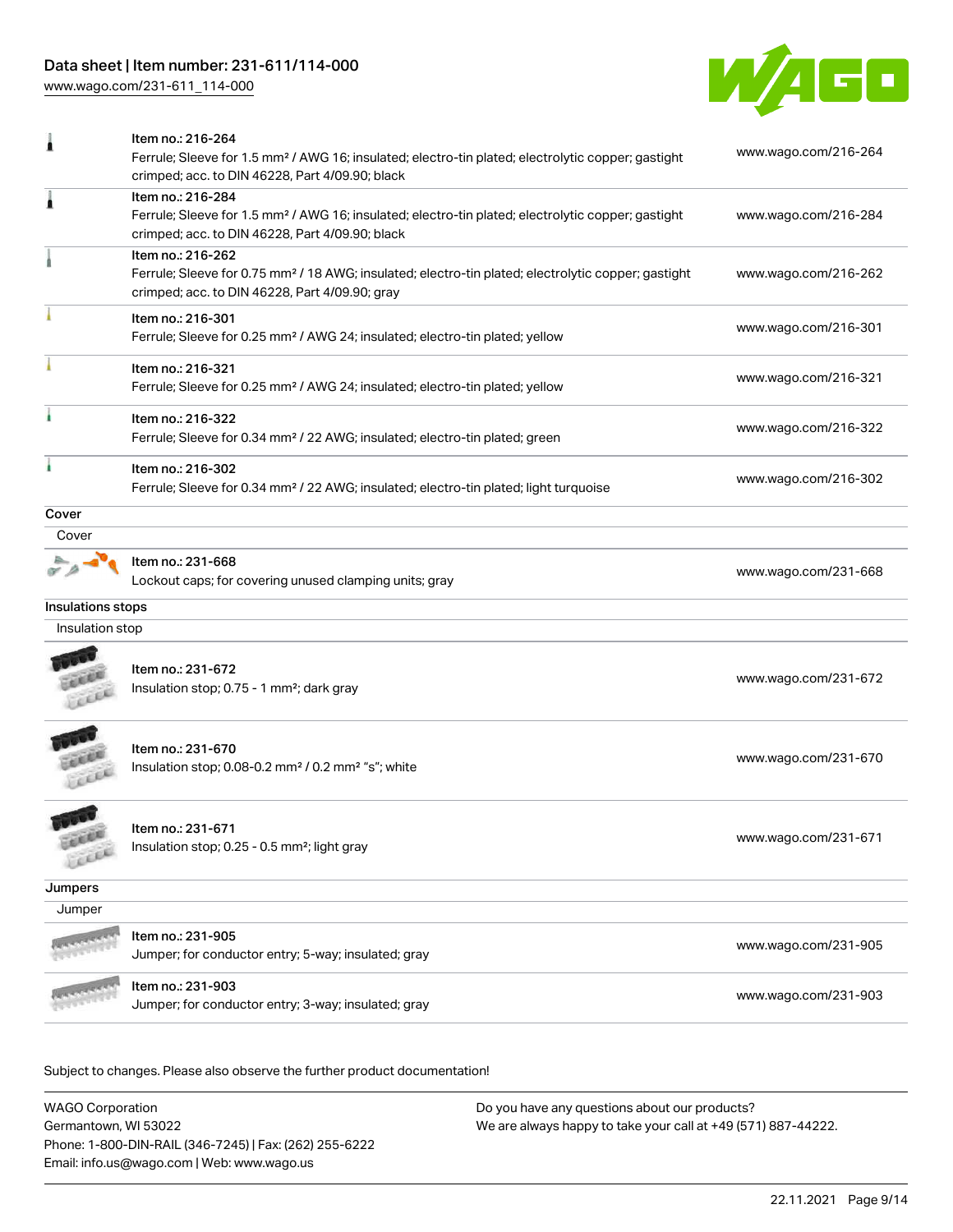# Data sheet | Item number: 231-611/114-000

[www.wago.com/231-611\\_114-000](http://www.wago.com/231-611_114-000)

Germantown, WI 53022

Phone: 1-800-DIN-RAIL (346-7245) | Fax: (262) 255-6222

Email: info.us@wago.com | Web: www.wago.us



| Item no.: 231-907<br>Jumper; for conductor entry; 7-way; insulated; gray                                         | www.wago.com/231-907 |
|------------------------------------------------------------------------------------------------------------------|----------------------|
| Item no.: 231-910<br>Jumper; for conductor entry; 10-way; insulated; gray                                        | www.wago.com/231-910 |
| Item no.: 231-902<br>Jumper; for conductor entry; 2-way; insulated; gray                                         | www.wago.com/231-902 |
| Tools                                                                                                            |                      |
| Operating tool                                                                                                   |                      |
| Item no.: 209-130<br>Operating tool; suitable for 264, 280 and 281 Series; 1-way; of insulating material; white  | www.wago.com/209-130 |
| Item no.: 209-132<br>Operating tool; for connecting comb-style jumper bar; 2-way; of insulating material         | www.wago.com/209-132 |
| Item no.: 231-159<br>Operating tool; natural                                                                     | www.wago.com/231-159 |
| Item no.: 210-250<br>Operating tool; for MCS MINI & MIDI with CAGE CLAMP® connection; red                        | www.wago.com/210-250 |
| Item no.: 231-231<br>Combination operating tool; red                                                             | www.wago.com/231-231 |
| Item no.: 210-657<br>Operating tool; Blade: 3.5 x 0.5 mm; with a partially insulated shaft; short; multicoloured | www.wago.com/210-657 |
| Item no.: 210-720<br>Operating tool; Blade: 3.5 x 0.5 mm; with a partially insulated shaft; multicoloured        | www.wago.com/210-720 |
| Item no.: 231-131<br>Operating tool; made of insulating material; 1-way; loose; white                            | www.wago.com/231-131 |
| Item no.: 231-291<br>Operating tool; made of insulating material; 1-way; loose; red                              | www.wago.com/231-291 |
| Item no.: 280-432<br>Operating tool; made of insulating material; 2-way; white                                   | www.wago.com/280-432 |
| Item no.: 280-434<br>Operating tool; made of insulating material; 4-way                                          | www.wago.com/280-434 |
| Item no.: 280-437<br>Operating tool; made of insulating material; 7-way                                          | www.wago.com/280-437 |
| Item no.: 280-440<br>Operating tool; made of insulating material; 10-way                                         | www.wago.com/280-440 |
| Subject to changes. Please also observe the further product documentation!                                       |                      |
| <b>WAGO Corporation</b><br>Do you have any questions about our products?                                         |                      |

We are always happy to take your call at +49 (571) 887-44222.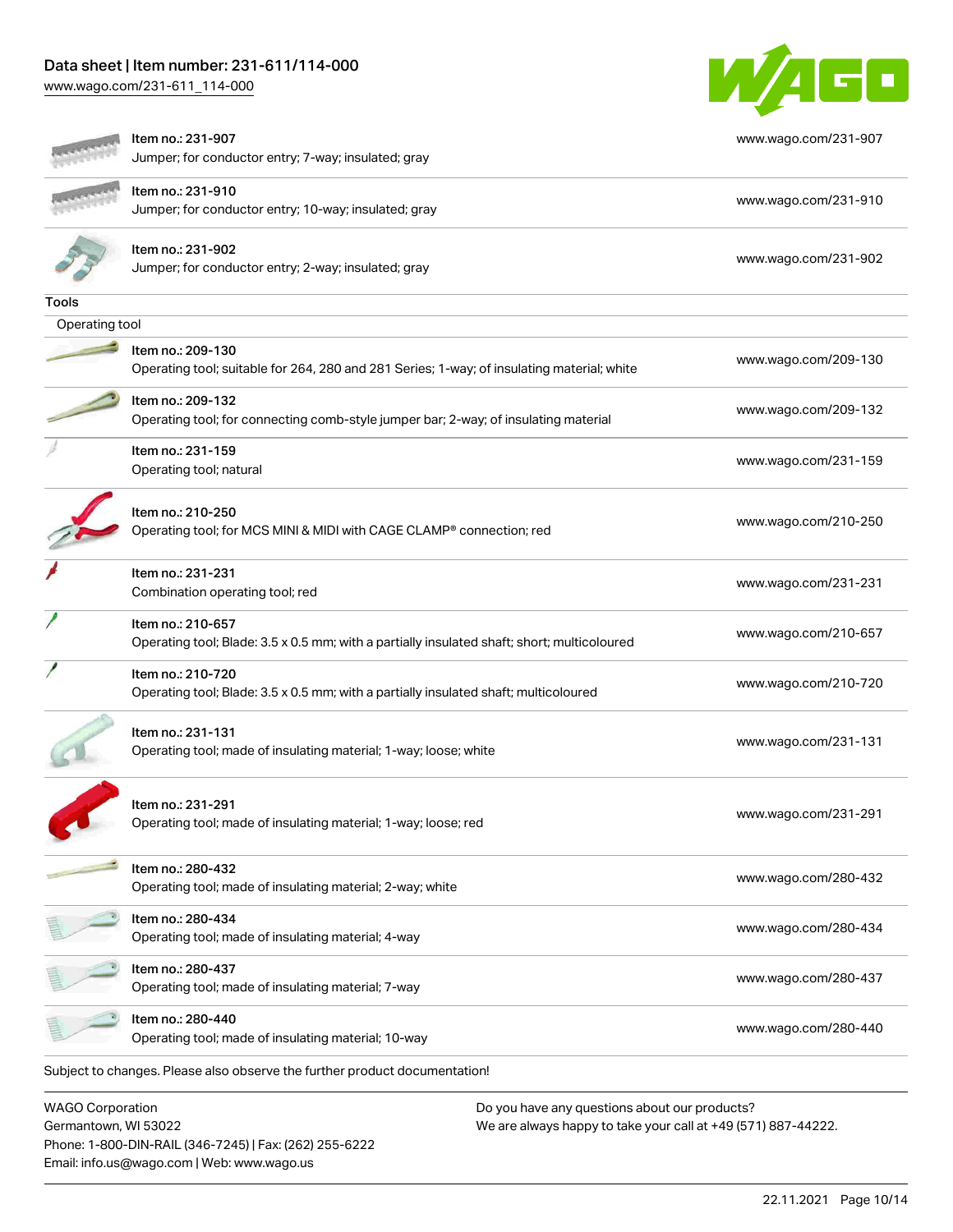[www.wago.com/231-611\\_114-000](http://www.wago.com/231-611_114-000)



|   | Item no.: 280-435<br>Operating tool; made of insulating material; 5-way; gray | www.wago.com/280-435 |
|---|-------------------------------------------------------------------------------|----------------------|
| 皂 | Item no.: 280-436<br>Operating tool; made of insulating material; 6-way       | www.wago.com/280-436 |
| Ē | Item no.: 280-438<br>Operating tool; made of insulating material; 8-way       | www.wago.com/280-438 |
|   | Item no.: 280-433<br>Operating tool; made of insulating material; 3-way       | www.wago.com/280-433 |

# Downloads Documentation

| <b>Additional Information</b>                                                                                                            |            |            |          |
|------------------------------------------------------------------------------------------------------------------------------------------|------------|------------|----------|
| Technical explanations                                                                                                                   | 2019 Apr 3 |            | Download |
|                                                                                                                                          |            |            |          |
| <b>CAD files</b>                                                                                                                         |            |            |          |
| CAD data                                                                                                                                 |            |            |          |
| 2D/3D Models 231-611/114-000                                                                                                             |            | <b>URL</b> | Download |
| <b>CAE</b> data                                                                                                                          |            |            |          |
| ZUKEN Portal 231-611/114-000                                                                                                             |            | <b>URL</b> | Download |
| <b>Environmental Product Compliance</b>                                                                                                  |            |            |          |
| <b>Compliance Search</b>                                                                                                                 |            |            |          |
| Environmental Product Compliance 231-611/114-000                                                                                         |            | <b>URL</b> | Download |
| 1-conductor male connector; CAGE CLAMP®; 2.5 mm <sup>2</sup> ; Pin spacing 5 mm; 11-pole;<br>Snap-in flange; 2,50 mm <sup>2</sup> ; gray |            |            |          |

#### Installation Notes

#### Application

Subject to changes. Please also observe the further product documentation!

WAGO Corporation Germantown, WI 53022 Phone: 1-800-DIN-RAIL (346-7245) | Fax: (262) 255-6222 Email: info.us@wago.com | Web: www.wago.us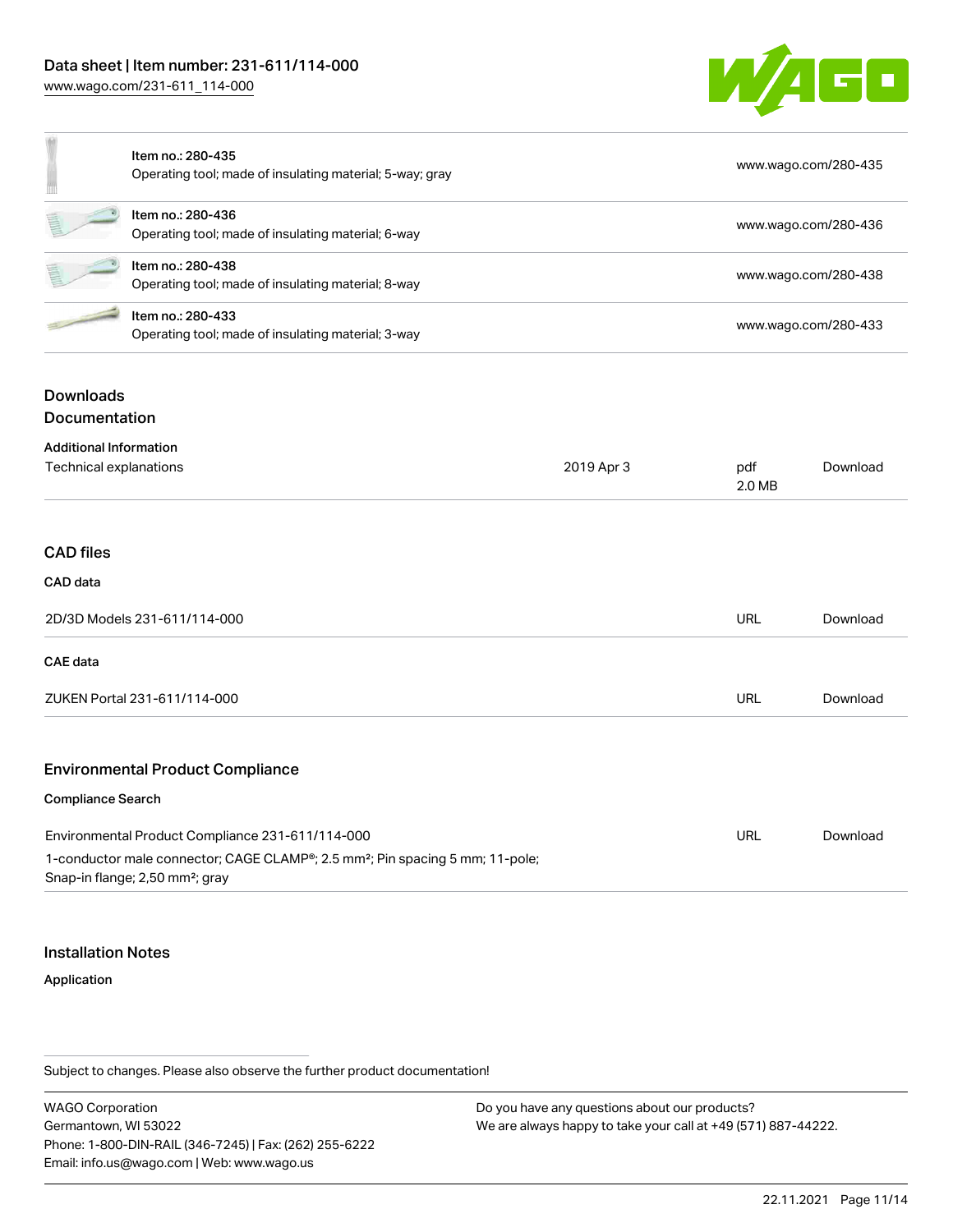



Male connector, with snap-in flanges, for feedthrough applications, for 0.5 … 2.5 mm plate thickness



Inserting a conductor via 3.5 mm screwdriver – CAGE CLAMP® actuation parallel to conductor entry.



Inserting a conductor via 3.5 mm screwdriver – CAGE CLAMP® actuation perpendicular to conductor entry.



Inserting a conductor into CAGE CLAMP® unit via operating lever (231-291).



Inserting a conductor via operating tool.

Coding

Subject to changes. Please also observe the further product documentation!

WAGO Corporation Germantown, WI 53022 Phone: 1-800-DIN-RAIL (346-7245) | Fax: (262) 255-6222 Email: info.us@wago.com | Web: www.wago.us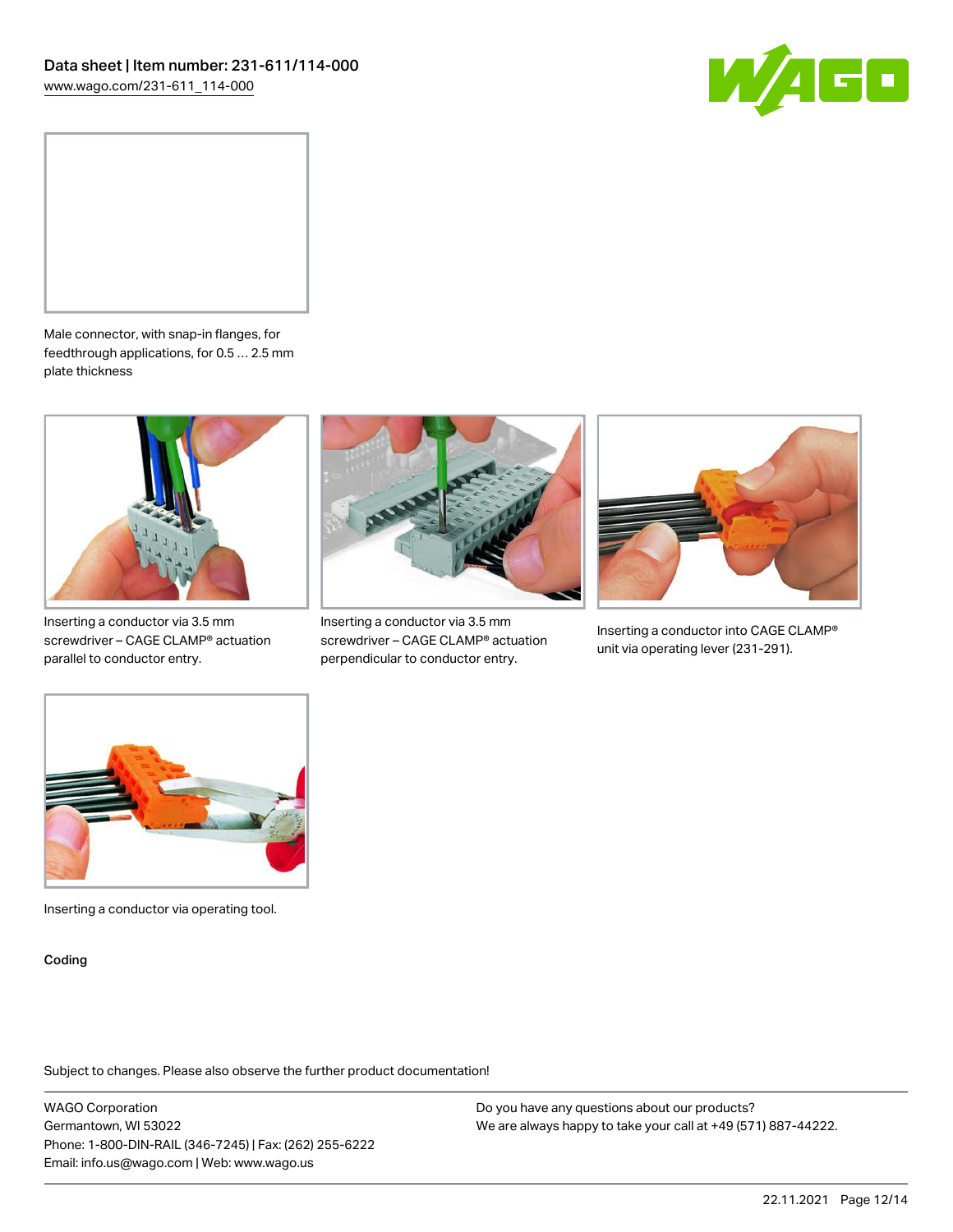



Coding a male header – fitting coding key(s).



Testing – female connector with CAGE CLAMP®

Integrated test ports for testing perpendicular to conductor entry via 2 or 2.3 mm Ø test plug

#### Installation



Male connector with strain relief plate



Strain relief housing shown with a male connector equipped with CAGE CLAMP®

#### Marking

Subject to changes. Please also observe the further product documentation!

WAGO Corporation Germantown, WI 53022 Phone: 1-800-DIN-RAIL (346-7245) | Fax: (262) 255-6222 Email: info.us@wago.com | Web: www.wago.us